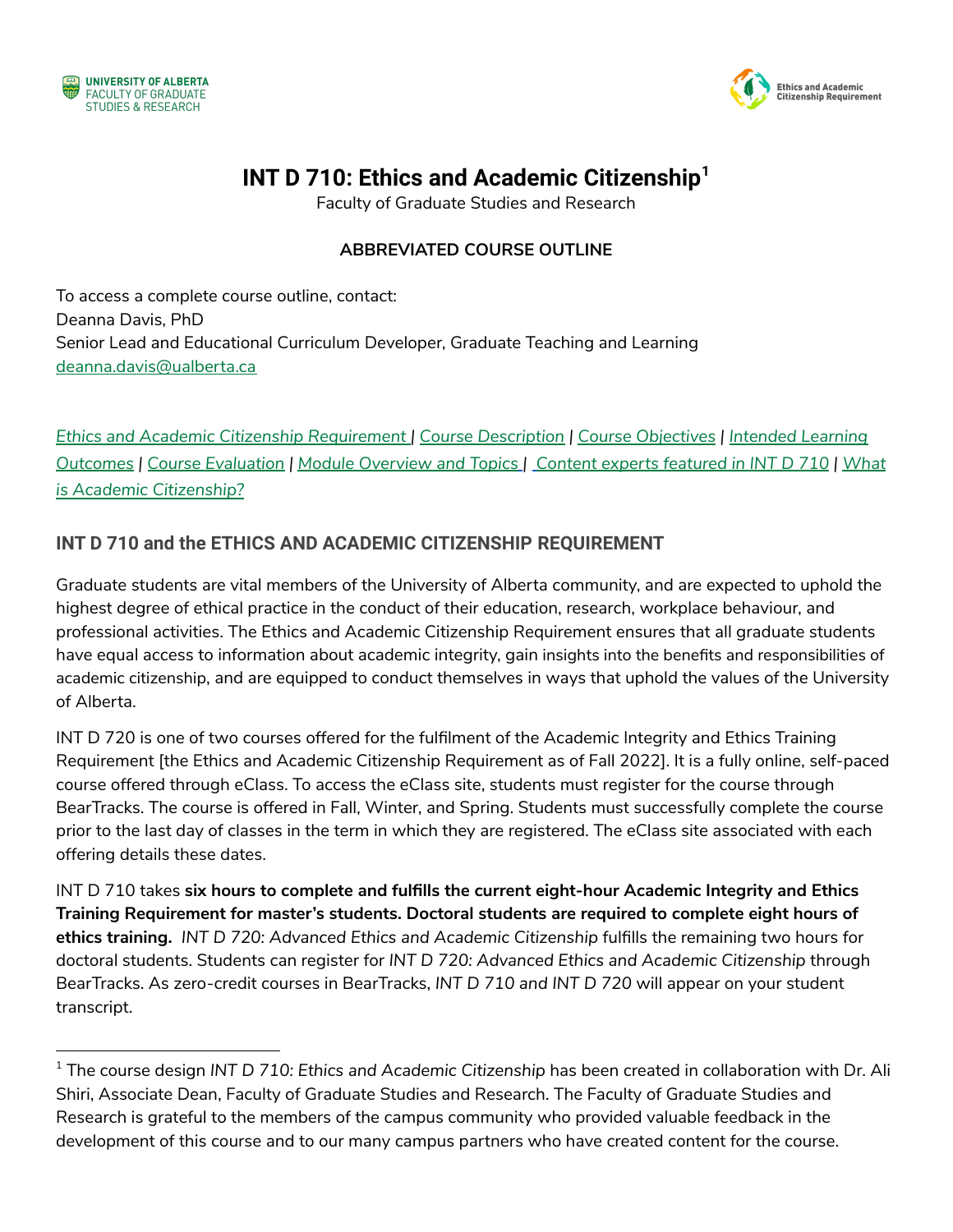*Note: The Ethics and Academic Citizenship Requirement provides foundational ethics education. Students are expected to expand their knowledge and understanding of academic citizenship throughout their programs and to seek out support when they have questions. Your department may have additional requirements and/or opportunities to expand your knowledge.*

*Also, depending on your program of study, the foundational courses offered by the Faculty of Graduate* Studies and Research (INT D 710 and INT D 720) may need to be supplemented by other specialized training, such as animal user training, safety courses related to field research, or professional ethics training. For more *information, please visit the [Research](https://www.ualberta.ca/research/research-support/research-ethics-office/index.html) Ethics Office and consult with your department.*

### <span id="page-1-0"></span>**COURSE DESCRIPTION**

*INT D 710: Ethics and Academic Citizenship* provides foundational knowledge of ethical principles and relevant university policies, including academic integrity, plagiarism, research ethics, conflict of interest, workplace ethics and health.

The course is grounded in principles of academic citizenship, which encompass the benefits and responsibilities of belonging to the academic community, including as they relate to research, teaching and learning, and all interactions with and within the academic community. These principles extend to community engagement, research activities, university affiliated activities, or other activities in which you represent the University of Alberta. (See What is Academic Citizenship?)

### <span id="page-1-1"></span>**COURSE OBJECTIVES**

- 1. Equip graduate students with a basic understanding of university policy, including their rights and responsibilities
- 2. Provide foundational knowledge of the behavioural expectations that support academic integrity, ethical research, and an atmosphere of safety and dignity for all members of the University of Alberta community

### <span id="page-1-2"></span>**INTENDED LEARNING OUTCOMES**

- 1. **Identify** ethical concerns related to academic citizenship, including: Indigenous perspectives on relationship with land, academic integrity and research ethics, information and data handling, workplace ethics and health
- 2. **Define**, **recognize**, **analyze** ethical matters related to academic citizenship

### <span id="page-1-3"></span>**COURSE EVALUATION (Pass/fail)**

*INT D 710: Ethics and Academic Citizenship* is a pass/fail course. To pass the course, students must successfully complete each of the module quizzes. Multiple attempts are permitted on the quizzes; however, when a student gets a question incorrect, they are presented with a new question testing the same concept. To receive credit for INT D 710, students must successfully complete the course prior to the last day of classes in the term in which they registered. Failure to complete the course within these parameters will result in a failing grade. Students who fail the course will be required to register in the course again to receive ethics credit. As a zero-credit course, a failing grade in INT D 710 does not affect students' GPA.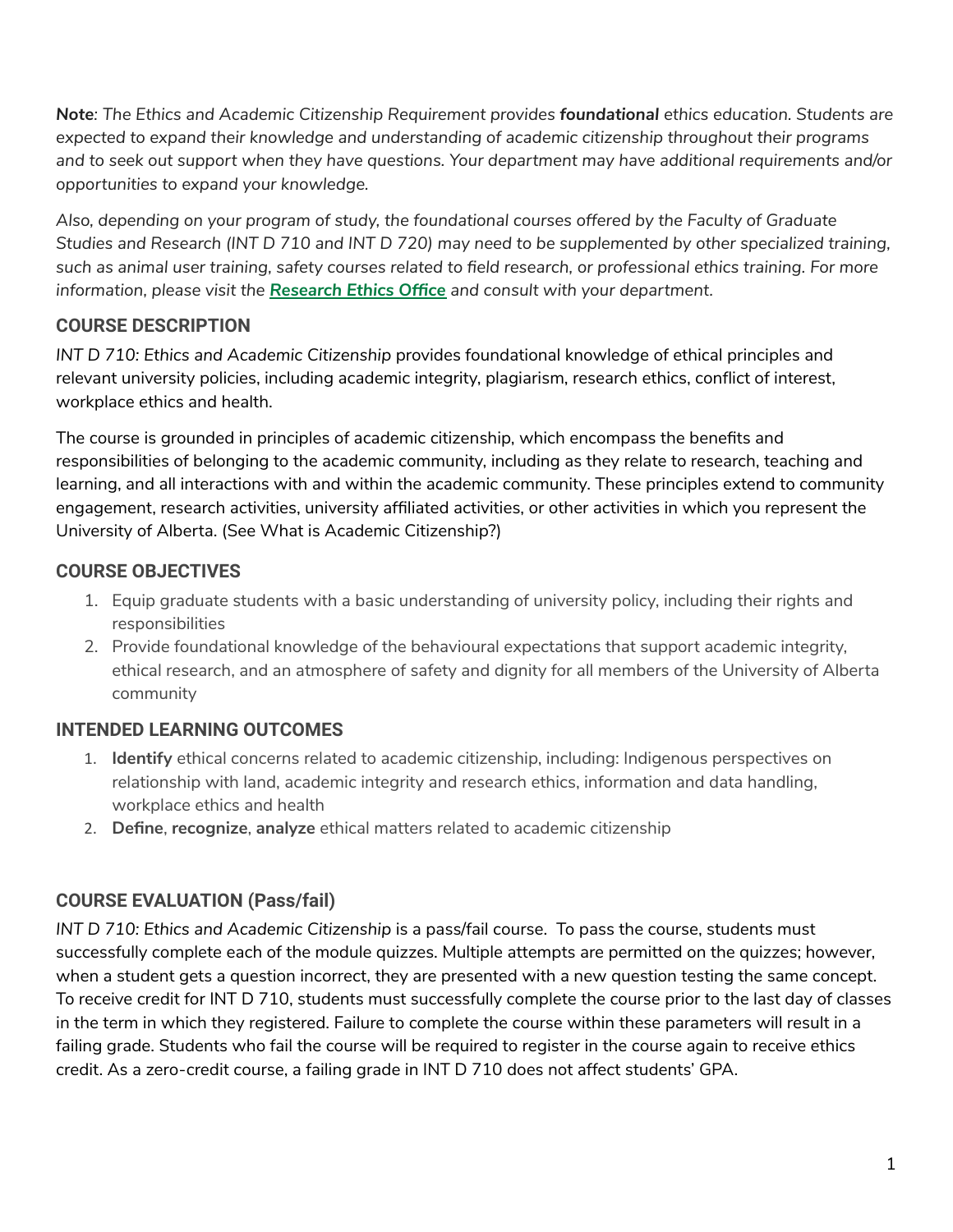#### <span id="page-2-0"></span>**MODULE OVERVIEW AND TOPICS**



**Module 1: Welcome and Introduction** | *Time to complete: 5 minutes*

● Introduction and welcome messages from President Bill Flanagan and Vice-Provost and Vice-Provost and Dean, Brooke Milne.

**Module 2: Land Acknowledgement and Relationship with Land** | *Time to complete: 20 minutes*

- Introduces and examines land acknowledgement and its importance to academic citizenship
- Introduces and examines Indigenous perspectives about what it means to live, work, research, and study with the land

**Module 3: Academic Integrity and Citizenship** | *Time to complete: 1 hour*

- Introduces the concept of academic citizenship and why it is important to graduate students, their discipline, and the University of Alberta
- Focuses on foundational principles of academic integrity citizenship and, by contrast, academic misconduct

**Module 4: Citing the Works of Others** | *Time to complete: 1 hour*

- Examines the principles and values behind citing the works of others
- Offers an overview of plagiarism, including what it is and why it happens
- Examines the basics of citation, including when and how to cite

**Module 5: Introduction to Research Ethics** | *Time to complete: 1 hour*

- Introduces basics in human and animal research ethics
- Outlines when research ethics approval is required and the respective roles and responsibilities of principal investigators and graduate students
- Introduces principles in Indigenous research ethics

**Module 6: Conflict of Interest** | *Time to Complete 1.25 hours*

- Examines strategies for building and maintaining your relationships with your supervisor
- Explores intercultural differences and examines strategies to leverage these differences in your relationship with your supervisor
- Offers an overview to intellectual property as it relates to the rights and responsibilities of graduate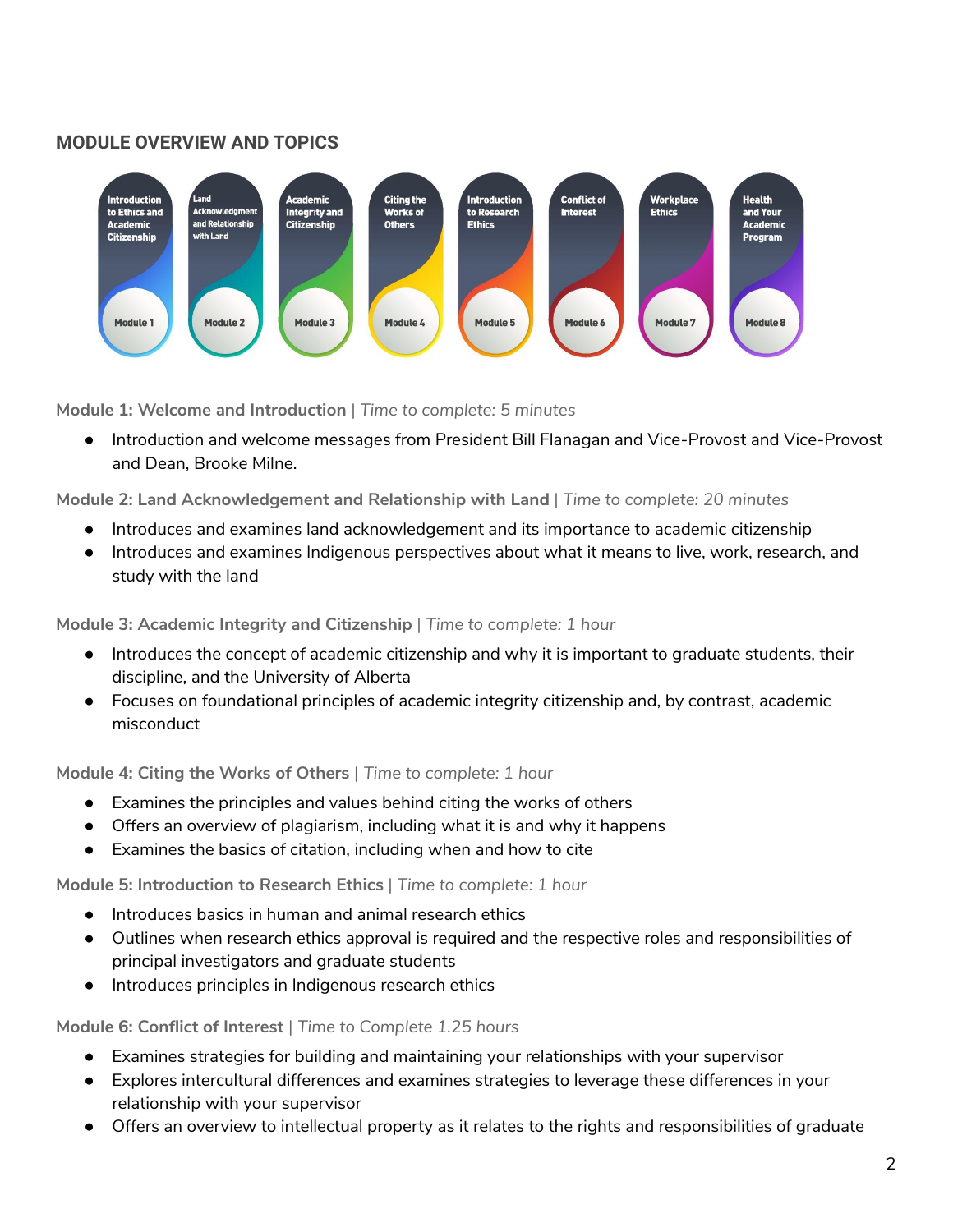students

● Offers an introduction to copyright as it relates to graduate students and Canadian copyright law

**Module 7: Workplace Ethics** | *Time to complete: 1 hour*

- Explores policy and legislative frameworks that support equity, diversity, and inclusivity
- Examines the Discrimination, Harassment, and Duty to Accommodate policy
- Defines sexual violence and explains the Sexual Violence Policy, including the option available for survivors of sexual violence

**Module 8: Health and Your Academic Life** | *Time to complete 25 minutes*

- Examines the connection between health and academic life
- Outlines students' rights related to health
- Explores health strategies for academic life

## <span id="page-3-0"></span>**CONTENT EXPERTS APPEARING IN INT D 710**

Jennifer Ward, Lead Ed. Developer, Indigenous Focus, Centre for Teaching and Learning; Kisha Supernant, Co-lead, Situated Knowledges and Assistant Professor (Anthropology); Deb Eerkes, Director, Student Conduct and Accountability; Stephen Kuntz, Associate Director, Academic Success Centre; Susan Babcock, Director, Research Ethics Office; Victoria Ruétalo, Associate Dean, Faculty of Graduate Studies and Research and Associate Professor (Modern Languages and Cultural Studies); Anne-José Villeneuve, Associate Professor (French Linguistics), Campus Saint-Jean; Amanda Wakaruk, Copyright and Scholarly Communications Librarian; Donnell Willis, Advisor, Office of Safe Disclosure; Janice Causgrove Dunn, Associate Dean, Faculty of Graduate Studies and Research and Professor (Faculty of Kinesiology, Sport, and Recreation); Douglas Gleddie, Professor and Associate Dean—Graduate Studies, Faculty of Education.

### **WHAT IS ACADEMIC CITIZENSHIP?**



Academic citizenship encompasses the benefits and responsibilities of belonging to the academic community, including as they relate to **[research,](https://www.ualberta.ca/human-resources-health-safety-environment/media-library/my-employment/agreements/university-aasua-2018-2020-collective-agreement.pdf) teaching**, **[learning](https://www.ualberta.ca/governance/media-library/documents/resources/policies-standards-and-codes-of-conduct/cosb-updated-july-1-2020.pdf)**, and all interactions with and within the academic community. The principles of academic citizenship extend to community engagement, research activities,